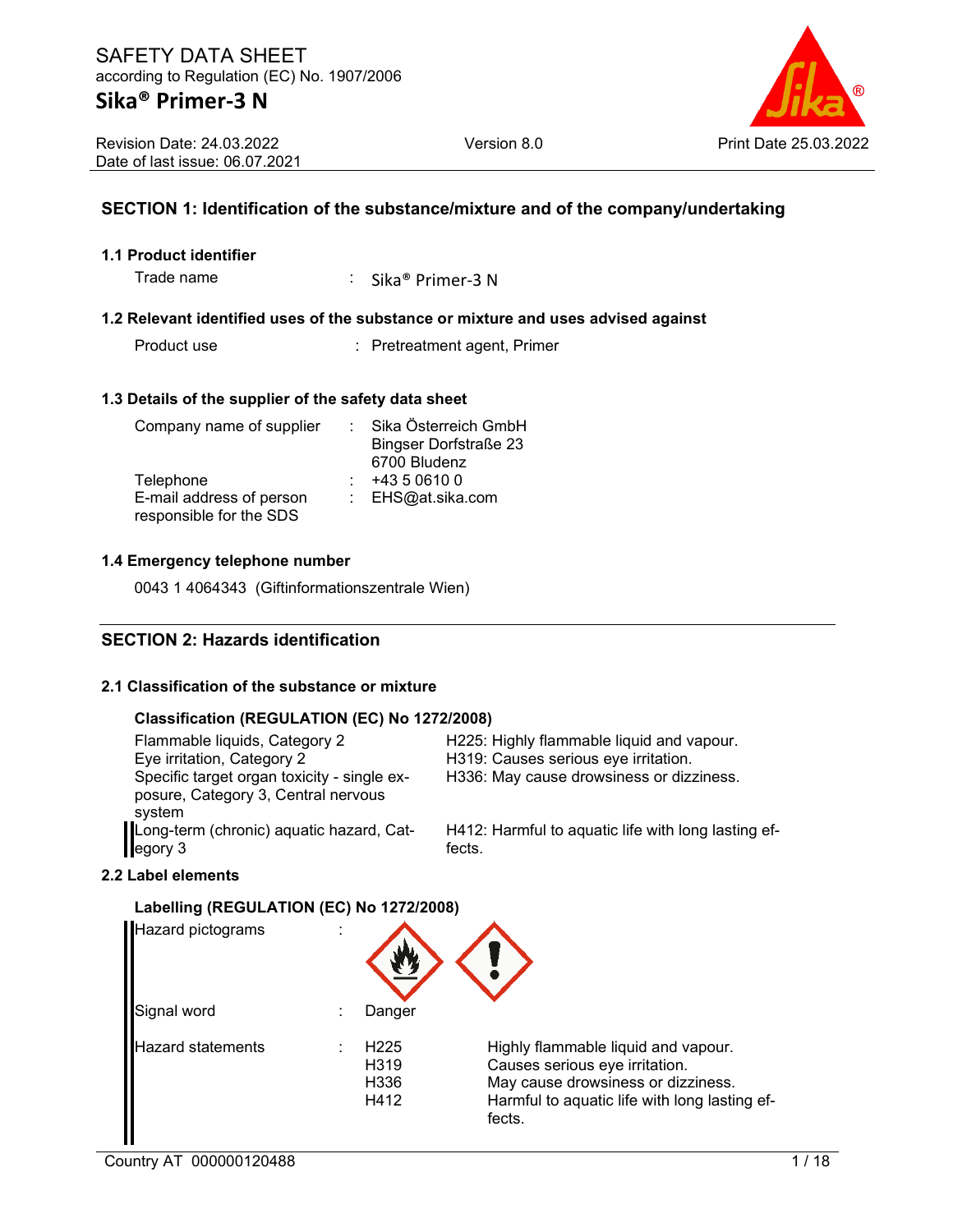# **Sika® Primer-3 N**



| Revision Date: 24.03.2022<br>Date of last issue: 06.07.2021 |   |                                      | Version 8.0                                                                                          | Print Date 25.03 |
|-------------------------------------------------------------|---|--------------------------------------|------------------------------------------------------------------------------------------------------|------------------|
| Supplemental Hazard<br>Statements                           |   | : EUH066                             | Repeated exposure may cause skin dryness<br>or cracking.                                             |                  |
| Precautionary statements                                    | ÷ | <b>Prevention:</b>                   |                                                                                                      |                  |
|                                                             |   | P <sub>210</sub>                     | Keep away from heat, hot surfaces, sparks,<br>open flames and other ignition sources. No<br>smoking. |                  |
|                                                             |   | P <sub>233</sub><br>P <sub>261</sub> | Keep container tightly closed.<br>Avoid breathing mist or vapours.                                   |                  |
|                                                             |   | P273                                 | Avoid release to the environment.                                                                    |                  |
|                                                             |   | P <sub>280</sub>                     | Wear protective gloves/ protective clothing/<br>eye protection/ face protection.                     |                  |
|                                                             |   | Response:                            |                                                                                                      |                  |
|                                                             |   | P370 + P378                          | In case of fire: Use dry sand, dry chemical or<br>alcohol-resistant foam to extinguish.              |                  |

#### **Hazardous components which must be listed on the label:**

ethyl acetate

#### **Additional Labelling**

EUH208 Contains dibutyltin dilaurate. May produce an allergic reaction.

#### **2.3 Other hazards**

This substance/mixture contains no components considered to be either persistent, bioaccumulative and toxic (PBT), or very persistent and very bioaccumulative (vPvB) at levels of 0.1% or higher.

Ecological information: The substance/mixture does not contain components considered to have endocrine disrupting properties according to REACH Article 57(f) or Commission Delegated regulation (EU) 2017/2100 or Commission Regulation (EU) 2018/605 at levels of 0.1% or higher.

Toxicological information: The substance/mixture does not contain components considered to have endocrine disrupting properties according to REACH Article 57(f) or Commission Delegated regulation (EU) 2017/2100 or Commission Regulation (EU) 2018/605 at levels of 0.1% or higher.

#### **SECTION 3: Composition/information on ingredients**

#### **3.2 Mixtures**

#### **Components**

| Chemical name | CAS-No.                    | Classification         | Concentration |
|---------------|----------------------------|------------------------|---------------|
|               | EC-No.                     |                        | (% w/w)       |
|               | <b>Registration number</b> |                        |               |
| ethyl acetate | 141-78-6                   | Flam. Liq. 2; H225     | $>= 40 - 60$  |
|               | 205-500-4                  | Eye Irrit. 2; H319     |               |
|               | 01-2119475103-46-          | <b>STOT SE 3; H336</b> |               |
|               | <b>XXXX</b>                | EUH066                 |               |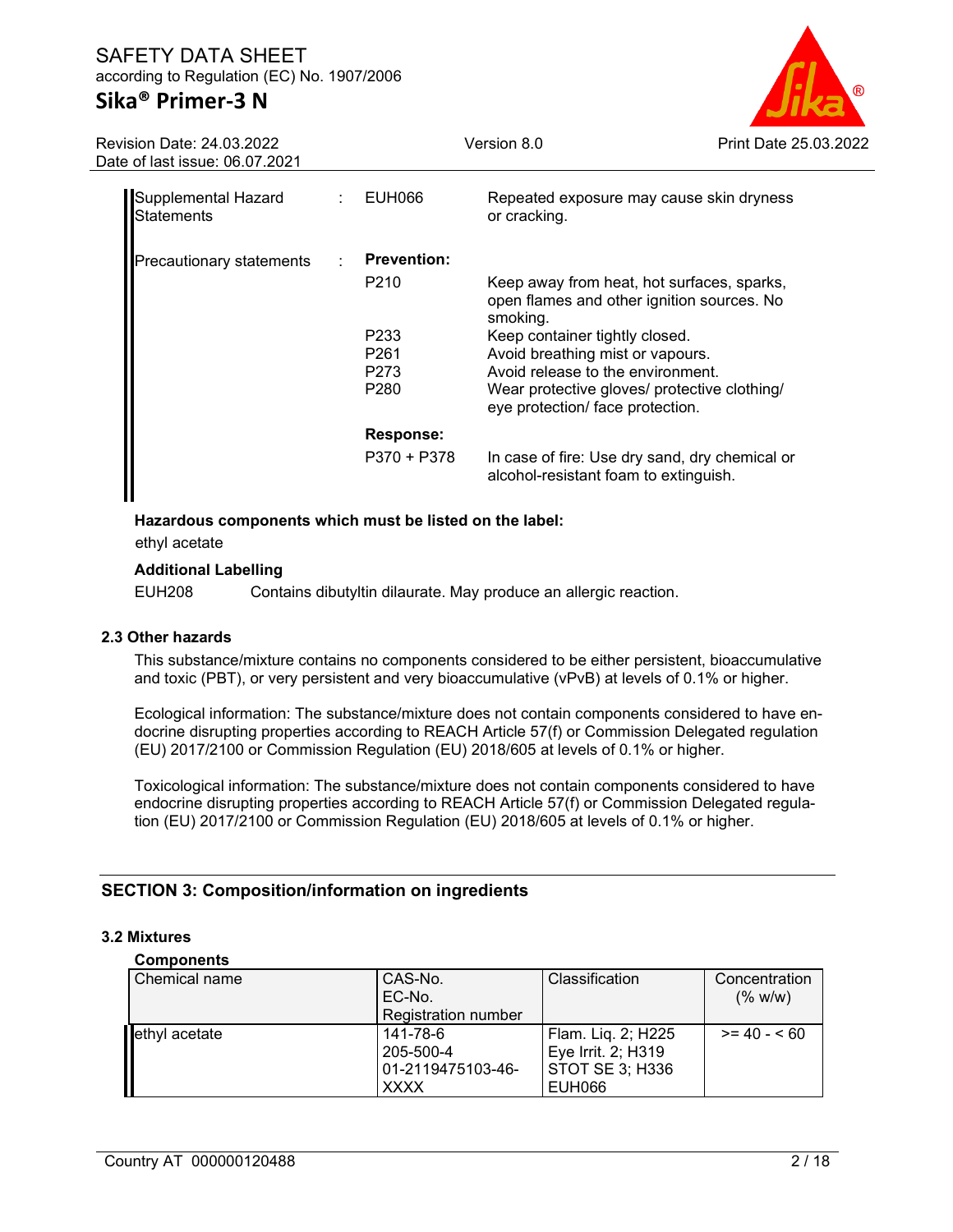# **Sika® Primer-3 N**

Revision Date: 24.03.2022 Date of last issue: 06.07.2021



| <b>Xylene</b><br>Contains:<br>ethylbenzene <= 25 % | 1330-20-7<br>215-535-7<br>01-2119488216-32-<br><b>XXXX</b> | Flam. Liq. 3; H226<br>Acute Tox. 4; H332<br>Acute Tox. 4; H312<br>Skin Irrit. 2; H315<br>Eye Irrit. 2; H319<br>STOT SE 3; H335<br>(Respiratory system)<br>STOT RE 2; H373<br>Asp. Tox. 1; H304<br>Aquatic Chronic 3;<br>H412      | $>= 5 - < 10$          |
|----------------------------------------------------|------------------------------------------------------------|-----------------------------------------------------------------------------------------------------------------------------------------------------------------------------------------------------------------------------------|------------------------|
| propan-2-ol                                        | 67-63-0<br>200-661-7<br>01-2119457558-25-<br><b>XXXX</b>   | Flam. Liq. 2; H225<br>Eye Irrit. 2; H319<br>STOT SE 3; H336                                                                                                                                                                       | $>= 5 - < 10$          |
| methanol                                           | 67-56-1<br>200-659-6<br>01-2119433307-44-<br><b>XXXX</b>   | Flam. Liq. 2; H225<br>Acute Tox. 3; H301<br>Acute Tox. 3; H331<br>Acute Tox. 3; H311<br><b>STOT SE 1; H370</b><br>specific concentration<br>limit<br><b>STOT SE 1; H370</b><br>$>= 10 %$<br><b>STOT SE 2; H371</b><br>$3 - 10 \%$ | < 1                    |
| dibutyltin dilaurate                               | 77-58-7<br>201-039-8<br>01-2119496068-27-<br><b>XXXX</b>   | Eye Irrit. 2; H319<br>Skin Sens. 1; H317<br>Muta. 2; H341<br>Repr. 1B; H360FD<br>STOT SE 1; H370<br><b>STOT RE 1; H372</b><br>Aquatic Acute 1;<br>H400<br>Aquatic Chronic 1;<br>H410                                              | $>= 0.025 - 5$<br>0,25 |
|                                                    |                                                            | M-Factor (Acute<br>aquatic toxicity): 1<br>M-Factor (Chronic<br>aquatic toxicity): 1                                                                                                                                              |                        |

For explanation of abbreviations see section 16.

### **SECTION 4: First aid measures**

### **4.1 Description of first aid measures**

General advice : Move out of dangerous area. Consult a physician.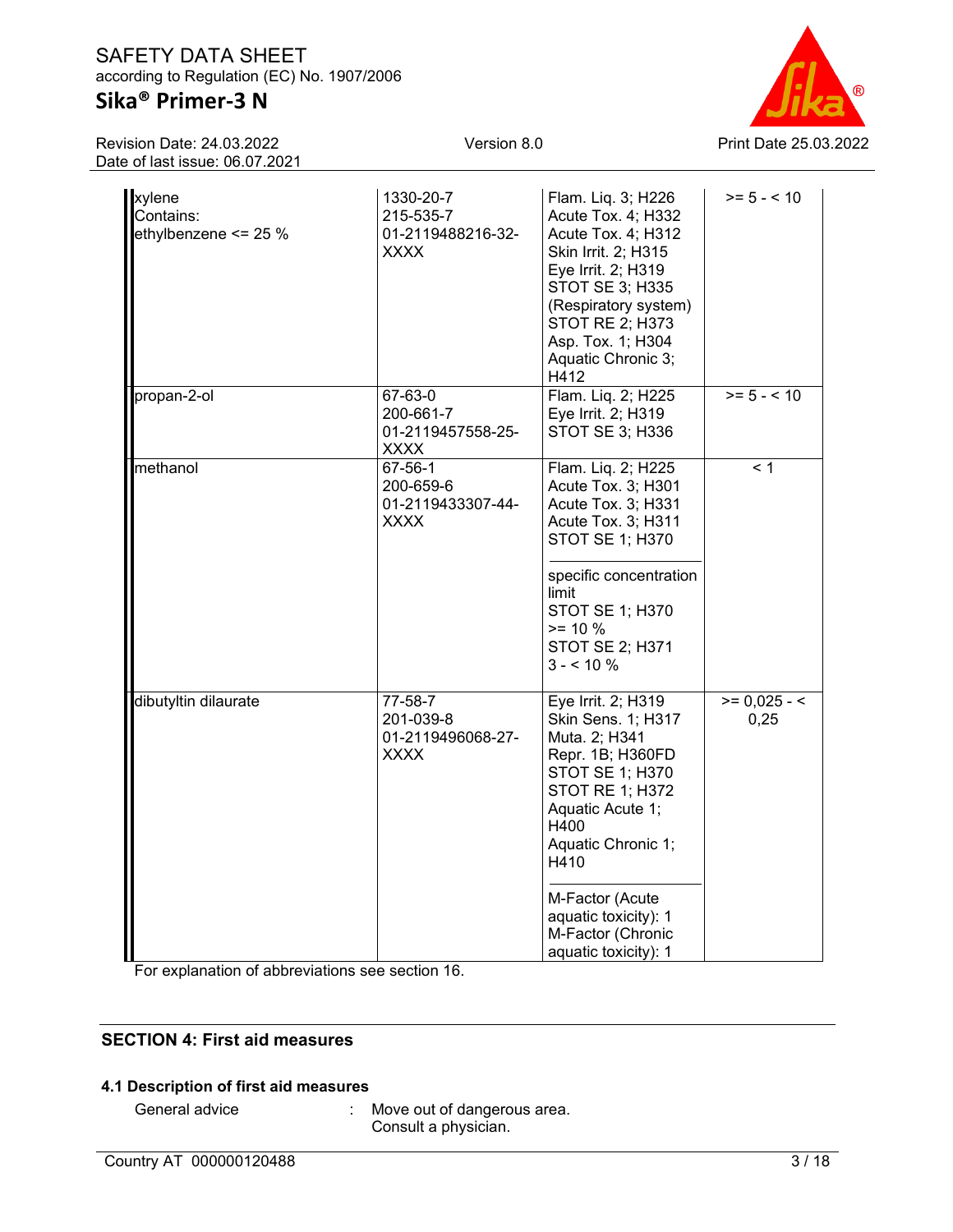# **Sika® Primer-3 N**



|                                                         | Show this safety data sheet to the doctor in attendance. |                                                                                                                                                                                                                                                                                                                                                                                                                                                                                                                                                                                                                                                                                                                                                                                                                                                                                                                                                                    |
|---------------------------------------------------------|----------------------------------------------------------|--------------------------------------------------------------------------------------------------------------------------------------------------------------------------------------------------------------------------------------------------------------------------------------------------------------------------------------------------------------------------------------------------------------------------------------------------------------------------------------------------------------------------------------------------------------------------------------------------------------------------------------------------------------------------------------------------------------------------------------------------------------------------------------------------------------------------------------------------------------------------------------------------------------------------------------------------------------------|
| Move to fresh air.                                      |                                                          |                                                                                                                                                                                                                                                                                                                                                                                                                                                                                                                                                                                                                                                                                                                                                                                                                                                                                                                                                                    |
|                                                         |                                                          |                                                                                                                                                                                                                                                                                                                                                                                                                                                                                                                                                                                                                                                                                                                                                                                                                                                                                                                                                                    |
|                                                         |                                                          |                                                                                                                                                                                                                                                                                                                                                                                                                                                                                                                                                                                                                                                                                                                                                                                                                                                                                                                                                                    |
|                                                         |                                                          |                                                                                                                                                                                                                                                                                                                                                                                                                                                                                                                                                                                                                                                                                                                                                                                                                                                                                                                                                                    |
|                                                         |                                                          |                                                                                                                                                                                                                                                                                                                                                                                                                                                                                                                                                                                                                                                                                                                                                                                                                                                                                                                                                                    |
| Erythema<br>Loss of balance<br>Vertigo<br>and symptoms. |                                                          |                                                                                                                                                                                                                                                                                                                                                                                                                                                                                                                                                                                                                                                                                                                                                                                                                                                                                                                                                                    |
| irritant effects                                        |                                                          |                                                                                                                                                                                                                                                                                                                                                                                                                                                                                                                                                                                                                                                                                                                                                                                                                                                                                                                                                                    |
|                                                         |                                                          |                                                                                                                                                                                                                                                                                                                                                                                                                                                                                                                                                                                                                                                                                                                                                                                                                                                                                                                                                                    |
|                                                         |                                                          |                                                                                                                                                                                                                                                                                                                                                                                                                                                                                                                                                                                                                                                                                                                                                                                                                                                                                                                                                                    |
|                                                         |                                                          |                                                                                                                                                                                                                                                                                                                                                                                                                                                                                                                                                                                                                                                                                                                                                                                                                                                                                                                                                                    |
|                                                         |                                                          | Consult a physician after significant exposure.<br>Take off contaminated clothing and shoes immediately.<br>Wash off with soap and plenty of water.<br>If symptoms persist, call a physician.<br>Immediately flush eye(s) with plenty of water.<br>Remove contact lenses.<br>Keep eye wide open while rinsing.<br>If eye irritation persists, consult a specialist.<br>Do not induce vomiting without medical advice.<br>Rinse mouth with water.<br>Do not give milk or alcoholic beverages.<br>Never give anything by mouth to an unconscious person.<br>4.2 Most important symptoms and effects, both acute and delayed<br>Excessive lachrymation<br>See Section 11 for more detailed information on health effects<br>Causes serious eye irritation.<br>May cause drowsiness or dizziness.<br>Repeated exposure may cause skin dryness or cracking.<br>4.3 Indication of any immediate medical attention and special treatment needed<br>Treat symptomatically. |

| 5.1 Extinguishing media           |   |                                                                  |
|-----------------------------------|---|------------------------------------------------------------------|
| Suitable extinguishing media      |   | : Alcohol-resistant foam<br>Carbon dioxide (CO2)<br>Dry chemical |
| Unsuitable extinguishing<br>media | ÷ | Water                                                            |

### **5.2 Special hazards arising from the substance or mixture**

|      | Hazardous combustion prod- : No hazardous combustion products are known |
|------|-------------------------------------------------------------------------|
| ucts |                                                                         |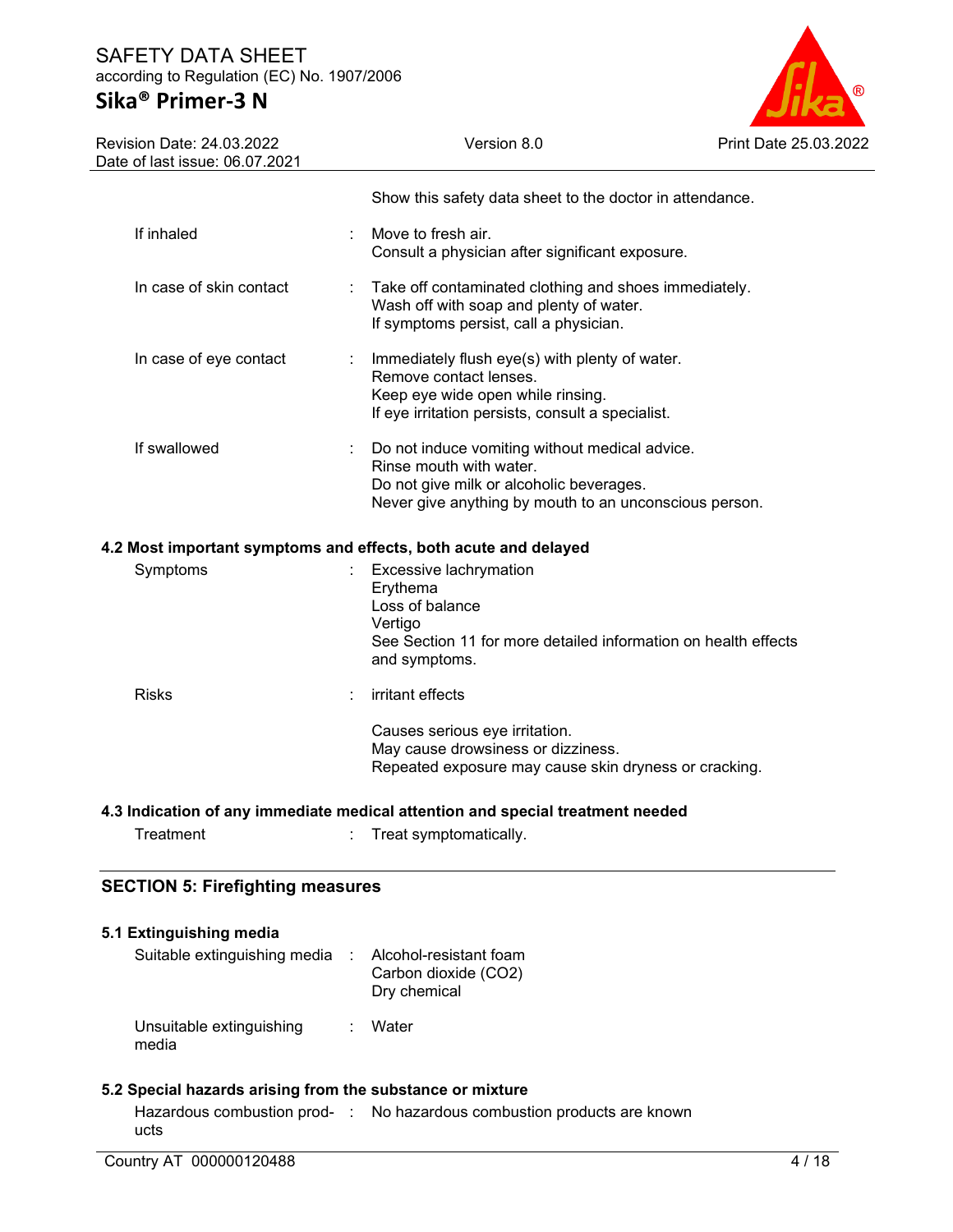| ®                     |
|-----------------------|
| Print Date 25.03.2022 |

Revision Date: 24.03.2022 Date of last issue: 06.07.2021 Version 8.0

#### **5.3 Advice for firefighters**

| Special protective equipment :<br>for firefighters | In the event of fire, wear self-contained breathing apparatus. |
|----------------------------------------------------|----------------------------------------------------------------|
| Further information                                | : Use water spray to cool unopened containers.                 |

#### **SECTION 6: Accidental release measures**

#### **6.1 Personal precautions, protective equipment and emergency procedures**

| Personal precautions | : Use personal protective equipment.<br>Remove all sources of ignition.<br>Deny access to unprotected persons.<br>Beware of vapours accumulating to form explosive concentra-<br>tions. Vapours can accumulate in low areas. |
|----------------------|------------------------------------------------------------------------------------------------------------------------------------------------------------------------------------------------------------------------------|
|                      |                                                                                                                                                                                                                              |

#### **6.2 Environmental precautions**

Environmental precautions : Prevent product from entering drains. If the product contaminates rivers and lakes or drains inform respective authorities.

#### **6.3 Methods and material for containment and cleaning up**

Methods for cleaning up : Contain spillage, and then collect with non-combustible absorbent material, (e.g. sand, earth, diatomaceous earth, vermiculite) and place in container for disposal according to local / national regulations (see section 13).

#### **6.4 Reference to other sections**

For personal protection see section 8.

### **SECTION 7: Handling and storage**

#### **7.1 Precautions for safe handling**

| Advice on safe handling | : Do not breathe vapours or spray mist.                      |
|-------------------------|--------------------------------------------------------------|
|                         | Avoid exceeding the given occupational exposure limits (see  |
|                         | section 8).                                                  |
|                         | Do not get in eyes, on skin, or on clothing.                 |
|                         | For personal protection see section 8.                       |
|                         | Smoking, eating and drinking should be prohibited in the ap- |
|                         | plication area.                                              |
|                         | Take precautionary measures against static discharge.        |
|                         | Open drum carefully as content may be under pressure.        |
|                         | Take necessary action to avoid static electricity discharge  |
|                         | (which might cause ignition of organic vapours).             |
|                         | Follow standard hygiene measures when handling chemical      |
|                         | products                                                     |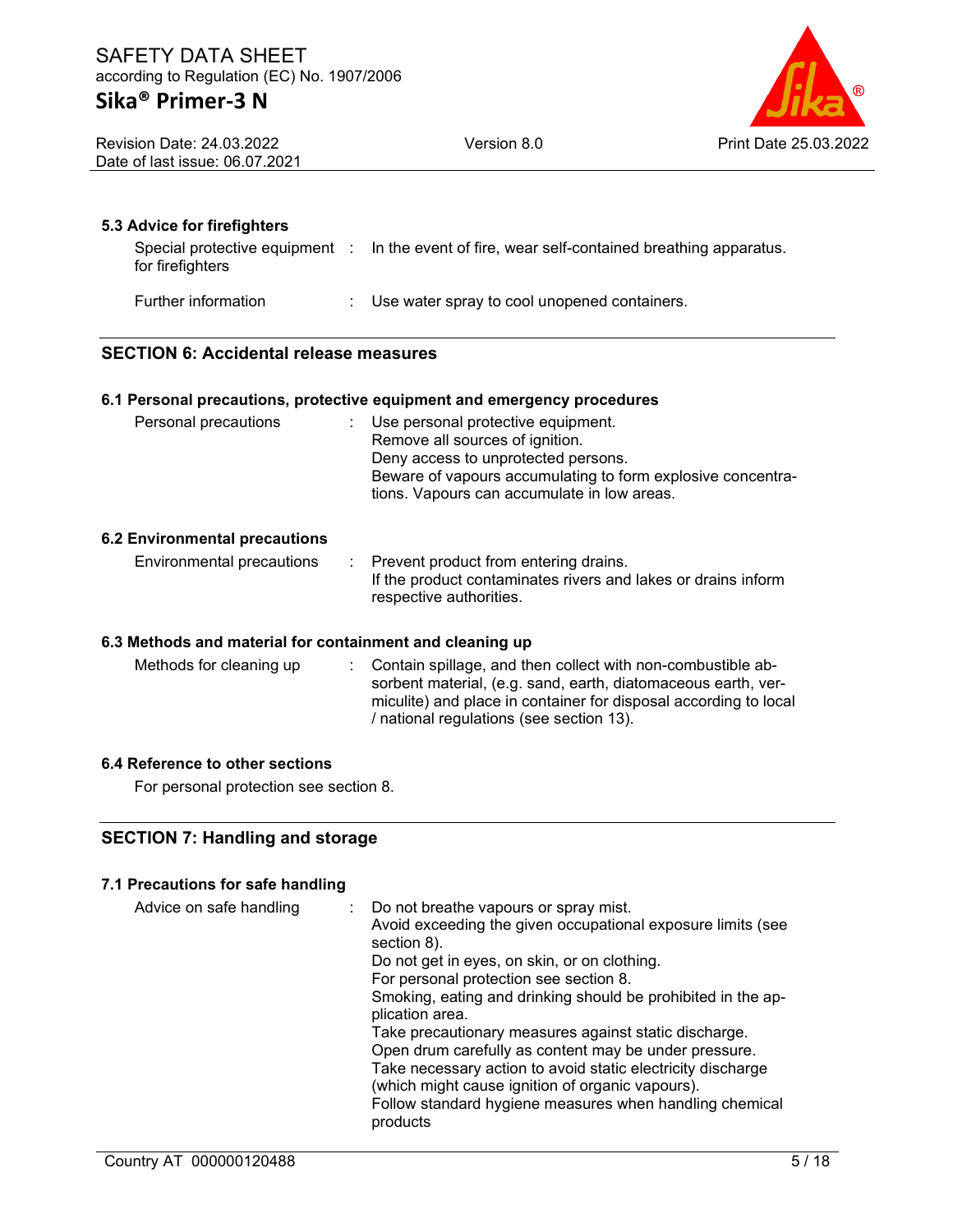# **Sika® Primer-3 N**



| Revision Date: 24.03.2022<br>Date of last issue: 06.07.2021                 | Version 8.0                                                                                                                                                                               | Print Date 25.03.2022 |
|-----------------------------------------------------------------------------|-------------------------------------------------------------------------------------------------------------------------------------------------------------------------------------------|-----------------------|
| Advice on protection against :<br>fire and explosion                        | Use explosion-proof equipment. Keep away from heat/ sparks/<br>open flames/ hot surfaces. No smoking. Take precautionary<br>measures against electrostatic discharges.                    |                       |
| Hygiene measures                                                            | Handle in accordance with good industrial hygiene and safety<br>practice. When using do not eat or drink. When using do not<br>smoke. Wash hands before breaks and at the end of workday. |                       |
| 7.2 Conditions for safe storage, including any incompatibilities            |                                                                                                                                                                                           |                       |
| Requirements for storage<br>$\mathbb{Z}^{\times}$ .<br>areas and containers | Store in cool place. Containers which are opened must be<br>carefully resealed and kept upright to prevent leakage. Store<br>in accordance with local regulations.                        |                       |
| Storage class (TRGS 510)                                                    | $\therefore$ 3                                                                                                                                                                            |                       |
| Further information on stor-<br>age stability                               | No decomposition if stored and applied as directed.                                                                                                                                       |                       |
| 7.3 Specific end use(s)                                                     |                                                                                                                                                                                           |                       |
| Specific use(s)                                                             | Consult most current local Product Data Sheet prior to any<br>use.                                                                                                                        |                       |

### **SECTION 8: Exposure controls/personal protection**

### **8.1 Control parameters**

### **Occupational Exposure Limits**

| Components    | CAS-No.                      | Value type (Form                                                      | Control parame- | Basis *     |
|---------------|------------------------------|-----------------------------------------------------------------------|-----------------|-------------|
|               |                              | of exposure)                                                          | ters *          |             |
| ethyl acetate | 141-78-6                     | <b>STEL</b>                                                           | 400 ppm         | 2017/164/EU |
|               |                              |                                                                       | 1.468 mg/m3     |             |
|               |                              | Further information: Indicative                                       |                 |             |
|               |                              | TWA                                                                   | 200 ppm         | 2017/164/EU |
|               |                              |                                                                       | 734 mg/m3       |             |
|               |                              | MAK-TMW                                                               | 200 ppm         | AT OEL      |
|               |                              |                                                                       | 734 mg/m3       |             |
|               |                              | MAK-KZW                                                               | 400 ppm         | AT OEL      |
|               |                              |                                                                       | 1.468 mg/m3     |             |
| xylene        | 1330-20-7                    | <b>TWA</b>                                                            | 50 ppm          | 2000/39/EC  |
|               |                              |                                                                       | 221 mg/m3       |             |
|               |                              | Further information: Identifies the possibility of significant uptake |                 |             |
|               | through the skin, Indicative |                                                                       |                 |             |
|               |                              | <b>STEL</b>                                                           | 100 ppm         | 2000/39/EC  |
|               |                              |                                                                       | 442 mg/m3       |             |
|               |                              | MAK-TMW                                                               | 50 ppm          | AT OEL      |
|               |                              |                                                                       | 221 mg/m3       |             |
|               |                              | MAK-KZW                                                               | 100 ppm         | AT OEL      |
|               |                              |                                                                       | 442 mg/m3       |             |
| propan-2-ol   | 67-63-0                      | MAK-TMW                                                               | 200 ppm         | AT OEL      |
|               |                              |                                                                       | 500 mg/m3       |             |
|               |                              | MAK-KZW                                                               | 800 ppm         | AT OEL      |
|               |                              |                                                                       | 2.000 mg/m3     |             |
| methanol      | 67-56-1                      | <b>TWA</b>                                                            | 200 ppm         | 2006/15/EC  |
|               |                              |                                                                       | 260 mg/m3       |             |

Country AT 000000120488 6/18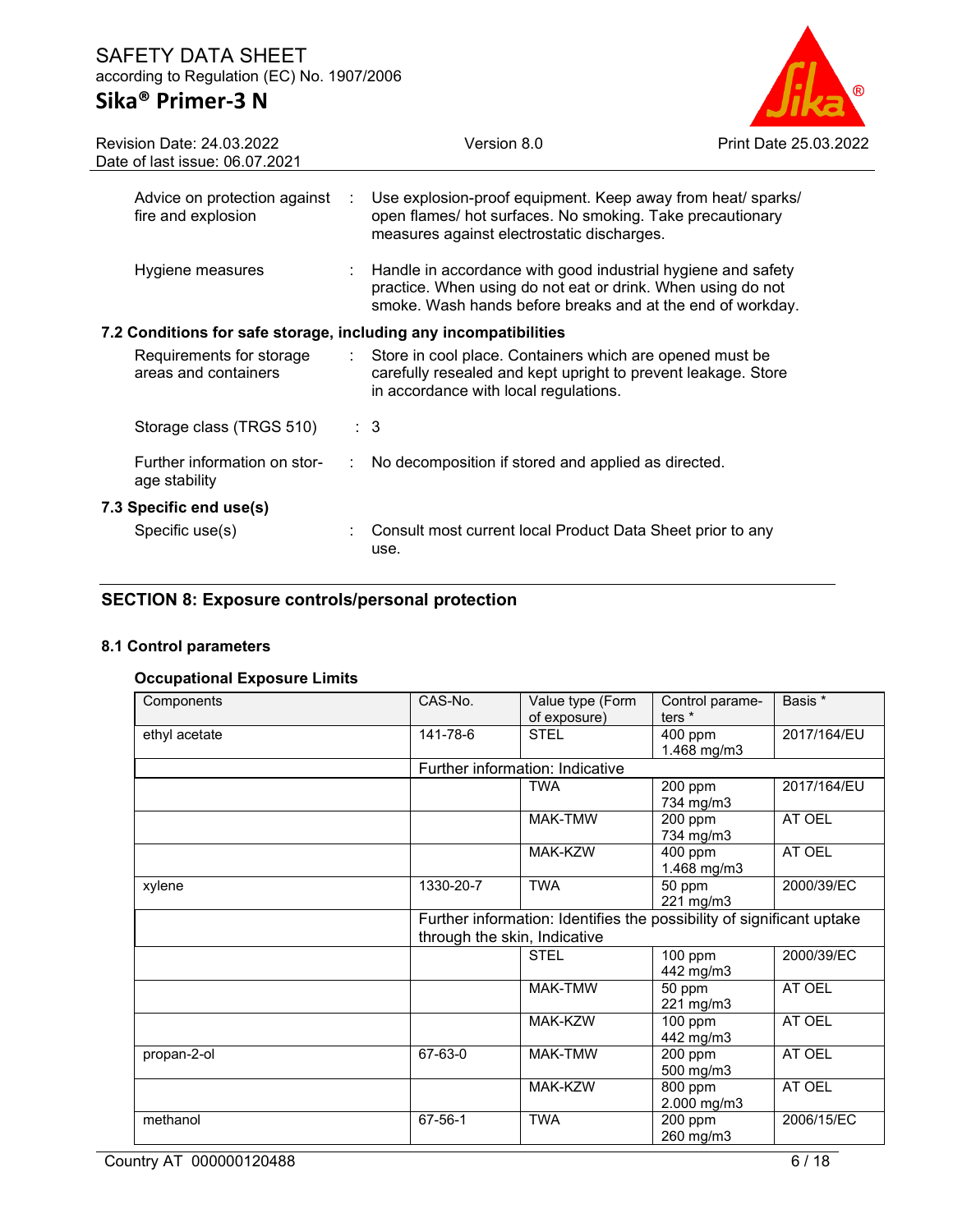# **Sika® Primer-3 N**



Revision Date: 24.03.2022 Date of last issue: 06.07.2021

| cant uptake through the skin | Further information: Indicative, Identifies the possibility of signifi- |                          |        |
|------------------------------|-------------------------------------------------------------------------|--------------------------|--------|
|                              | MAK-KZW                                                                 | 800 ppm<br>1.040 $mg/m3$ | AT OEL |
|                              | Further information: Risk of skin absorption                            |                          |        |
|                              | MAK-TMW                                                                 | $200$ ppm<br>260 mg/m3   | AT OEL |

\*Values in the table refer to the latest EU-OEL and to the (Grenzwerteverordnung GKV ).

#### **Biological occupational exposure limits**

| Substance name | CAS-No.   | Control parame-<br>ters                      | Sampling time                                                                            | <b>Basis</b> |
|----------------|-----------|----------------------------------------------|------------------------------------------------------------------------------------------|--------------|
| xylene         | 1330-20-7 | Methylhippuric<br>acids: 1,5 mg/l<br>(Urine) |                                                                                          | VGÜ          |
|                |           | methyl hippuric<br>acid: 1,5 g/l<br>(Urine)  | At the end of a<br>work week / at<br>the end of a<br>work day / at the<br>end of a shift | VGÜ2014      |
|                |           | xylene: 1 mg/l<br>(Blood)                    | End of workday                                                                           | VGÜ2014      |

#### **Derived No Effect Level (DNEL) according to Regulation (EC) No. 1907/2006:**

| Substance name | End Use            | Exposure routes | Potential health effects | Value               |
|----------------|--------------------|-----------------|--------------------------|---------------------|
| methanol       | <b>Workers</b>     | Skin contact    |                          | $40 \text{ ma/m}$ 3 |
| Remarks:       | Exposure time: 8 h |                 |                          |                     |
|                | Consumers          | Skin contact    |                          | 260 mg/m3           |
| Remarks:       | Exposure time: 8 h |                 |                          |                     |

#### **8.2 Exposure controls**

#### **Engineering measures**

Maintain air concentrations below occupational exposure standards. Ensure adequate ventilation, especially in confined areas.

#### **Personal protective equipment**

| Eye protection           | Safety glasses with side-shields conforming to EN166<br>Eye wash bottle with pure water                                                                                                                                                             |
|--------------------------|-----------------------------------------------------------------------------------------------------------------------------------------------------------------------------------------------------------------------------------------------------|
| Hand protection          | : Chemical-resistant, impervious gloves complying with an ap-<br>proved standard must be worn at all times when handling<br>chemical products. Reference number EN 374. Follow manu-<br>facturer specifications.                                    |
|                          | Suitable for short time use or protection against splashes:<br>Butyl rubber/nitrile rubber gloves (> 0,1 mm)<br>Contaminated gloves should be removed.<br>Suitable for permanent exposure:<br>Viton gloves (0.4 mm),<br>breakthrough time > 30 min. |
| Skin and body protection | : Protective clothing (e.g. Safety shoes acc. to EN ISO 20345,<br>long-sleeved working clothing, long trousers). Rubber aprons<br>and protective boots are additionaly recommended for mixing<br>and stirring work.                                 |
| Respiratory protection   | : In case of inadequate ventilation wear respiratory protection.                                                                                                                                                                                    |
| Country AT 000000120488  | 7 / 18                                                                                                                                                                                                                                              |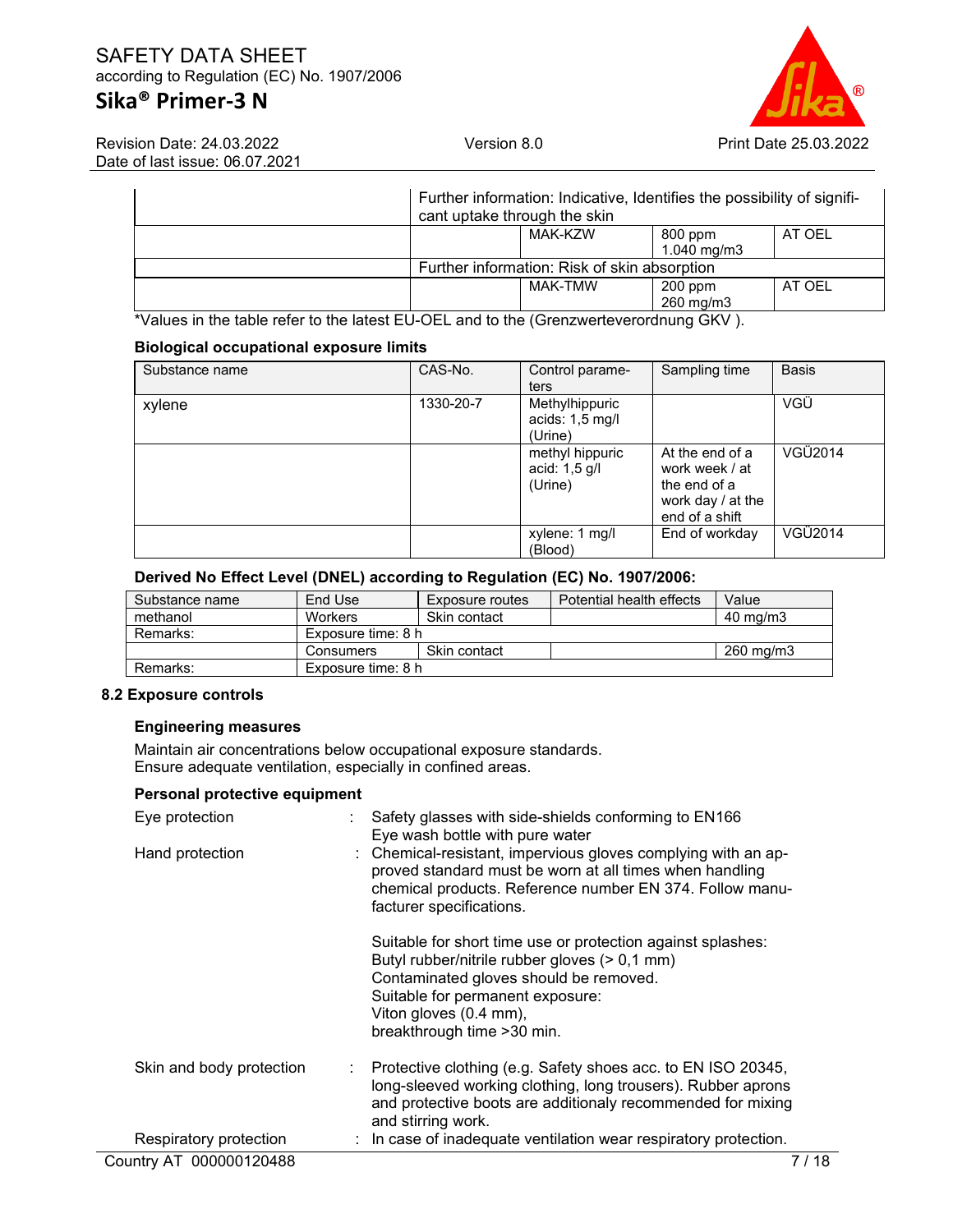# **Sika® Primer-3 N**

Revision Date: 24.03.2022 Date of last issue: 06.07.2021



Respirator selection must be based on known or anticipated exposure levels, the hazards of the product and the safe working limits of the selected respirator. organic vapor filter (Type A) A1: < 1000 ppm; A2: < 5000 ppm; A3: < 10000 ppm Ensure adequate ventilation. This can be achieved by local exhaust extraction or by general ventilation. (EN 689 - Methods for determining inhalation exposure). This applies in particular to the mixing / stirring area. In case this is not sufficent to keep the concentrations under the occupational exposure limits then respiration protection measures must be used.

#### **Environmental exposure controls**

| General advice | : Prevent product from entering drains.                       |
|----------------|---------------------------------------------------------------|
|                | If the product contaminates rivers and lakes or drains inform |
|                | respective authorities.                                       |

### **SECTION 9: Physical and chemical properties**

#### **9.1 Information on basic physical and chemical properties**

| Physical state<br>Colour<br>Odour                                       |                           | liquid<br>colourless<br>very faint                            |
|-------------------------------------------------------------------------|---------------------------|---------------------------------------------------------------|
| Melting point/range / Freezing : No data available<br>point             |                           |                                                               |
| Boiling point/boiling range                                             |                           | : No data available                                           |
| Flammability (solid, gas)                                               |                           | : No data available                                           |
| Upper/lower flammability or explosive limits                            |                           |                                                               |
| Upper explosion limit / Up- : $7\%$ (V)<br>per flammability limit       |                           |                                                               |
| Lower explosion limit / $\therefore$ 1 %(V)<br>Lower flammability limit |                           |                                                               |
| Flash point                                                             |                           | ca. $-4^{\circ}$ C<br>Method: closed cup                      |
| Auto-ignition temperature                                               |                           | : 425 °C                                                      |
| Decomposition temperature                                               | $\mathbb{R}^{\mathbb{Z}}$ | No data available                                             |
| рH                                                                      |                           | Not applicable<br>substance/mixture is non-soluble (in water) |
| <b>Viscosity</b>                                                        |                           |                                                               |
| Viscosity, dynamic                                                      |                           | : ca. 10 mPa.s $(20 °C)$                                      |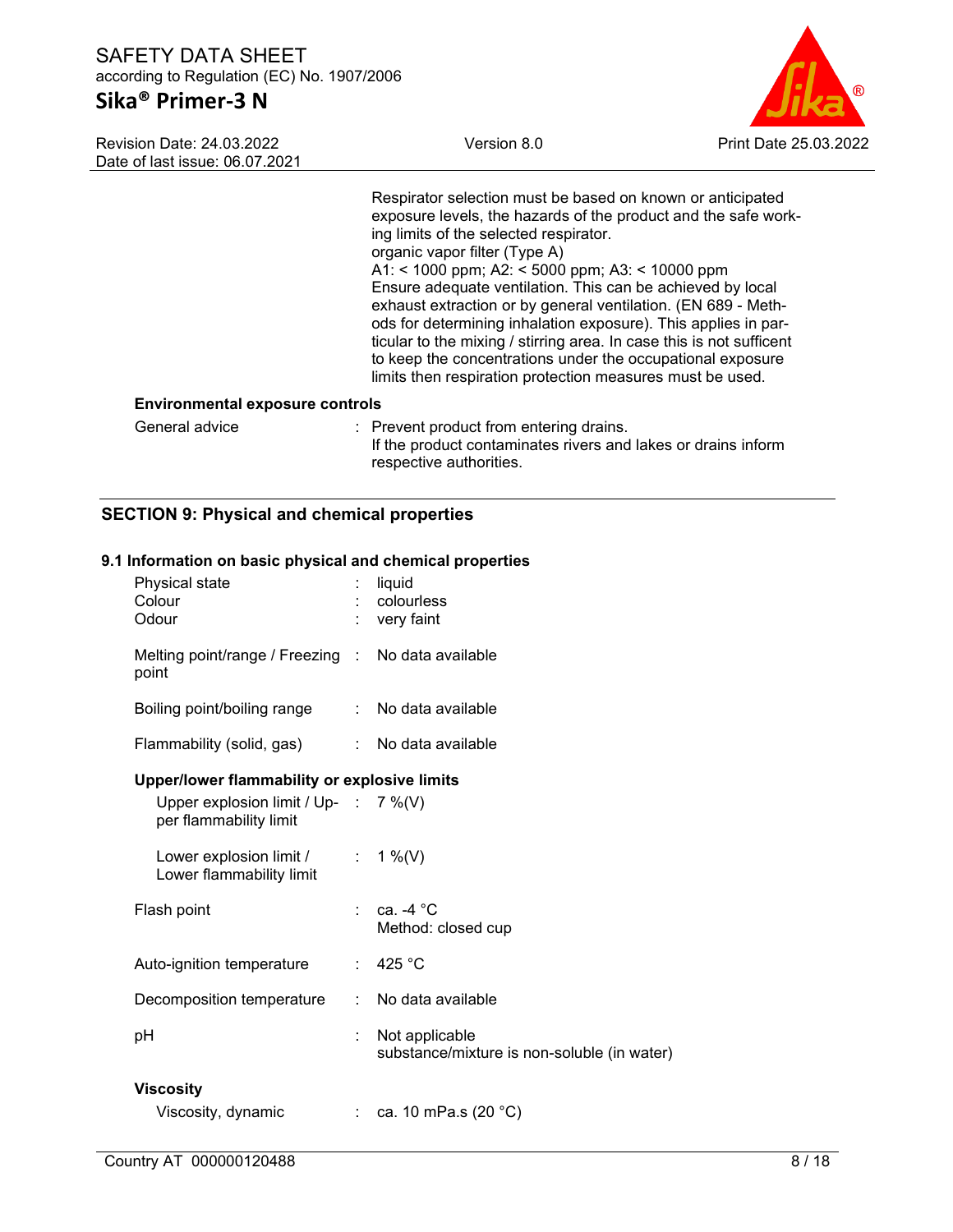# **Sika® Primer-3 N**



| Revision Date: 24.03.2022<br>Date of last issue: 06.07.2021 |    | Version 8.0                      | <b>Print Date 25.03.2022</b> |
|-------------------------------------------------------------|----|----------------------------------|------------------------------|
| Viscosity, kinematic                                        |    | : $< 20.5$ mm2/s (40 °C)         |                              |
| Solubility(ies)                                             |    |                                  |                              |
| Water solubility                                            |    | No data available                |                              |
| Partition coefficient: n-<br>octanol/water                  |    | : No data available              |                              |
| Vapour pressure                                             | ÷  | 99,9915 hPa                      |                              |
| Density                                                     | ÷. | ca. 0,98 g/cm3 (20 $^{\circ}$ C) |                              |
| Relative vapour density                                     |    | No data available                |                              |
| Particle characteristics                                    | ÷. | No data available                |                              |
| 9.2 Other information                                       |    |                                  |                              |

No data available

### **SECTION 10: Stability and reactivity**

#### **10.1 Reactivity**

No dangerous reaction known under conditions of normal use.

#### **10.2 Chemical stability**

The product is chemically stable.

### **10.3 Possibility of hazardous reactions**

| Hazardous reactions |  | Stable under recommended storage conditions. |
|---------------------|--|----------------------------------------------|
|---------------------|--|----------------------------------------------|

Vapours may form explosive mixture with air.

#### **10.4 Conditions to avoid**

Conditions to avoid : Heat, flames and sparks.

### **10.5 Incompatible materials**

| No data available<br>Materials to avoid |
|-----------------------------------------|
|                                         |

#### **10.6 Hazardous decomposition products**

No decomposition if stored and applied as directed.

#### **SECTION 11: Toxicological information**

#### **11.1 Information on hazard classes as defined in Regulation (EC) No 1272/2008**

#### **Acute toxicity**

Not classified based on available information.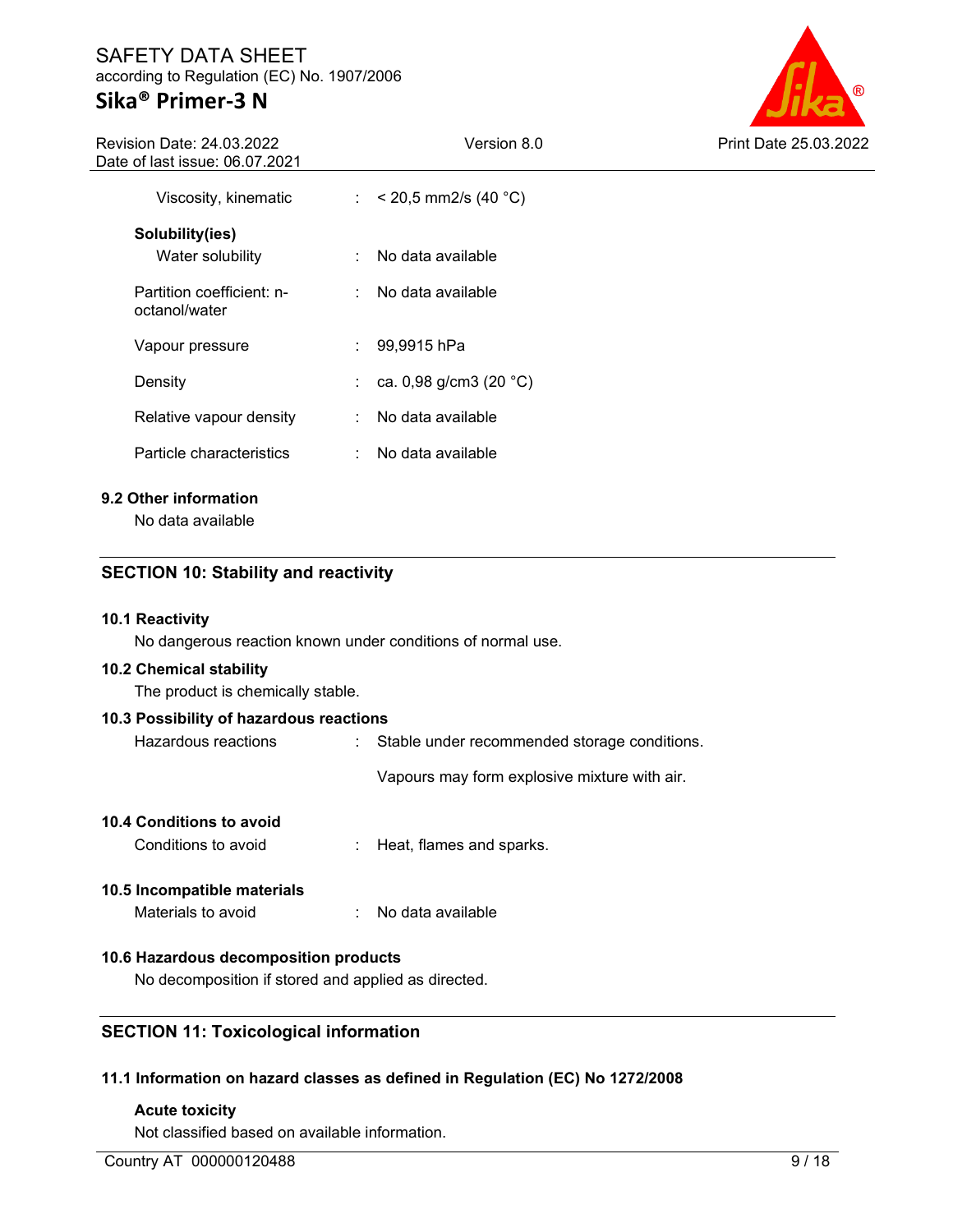Revision Date: 24.03.2022 Date of last issue: 06.07.2021



| Components:                                                                               |    |                                                                                                                      |  |  |  |  |  |
|-------------------------------------------------------------------------------------------|----|----------------------------------------------------------------------------------------------------------------------|--|--|--|--|--|
| ethyl acetate:                                                                            |    |                                                                                                                      |  |  |  |  |  |
| Acute oral toxicity                                                                       | ÷. | LD50 Oral (Rat): > 5.000 mg/kg                                                                                       |  |  |  |  |  |
| Acute inhalation toxicity                                                                 |    | : LC50 (Rat): ca. 1.600 mg/l<br>Exposure time: 4 h<br>Test atmosphere: vapour                                        |  |  |  |  |  |
| Acute dermal toxicity                                                                     | t. | LD50 Dermal (Rabbit): > 5.000 mg/kg                                                                                  |  |  |  |  |  |
| xylene:                                                                                   |    |                                                                                                                      |  |  |  |  |  |
| Acute oral toxicity                                                                       |    | : LD50 Oral (Rat): 3.523 mg/kg                                                                                       |  |  |  |  |  |
| Acute dermal toxicity                                                                     |    | LD50 Dermal (Rabbit): 1.700 mg/kg                                                                                    |  |  |  |  |  |
| propan-2-ol:                                                                              |    |                                                                                                                      |  |  |  |  |  |
| Acute oral toxicity                                                                       | ÷. | LD50 Oral (Rat): < 5.000 mg/kg                                                                                       |  |  |  |  |  |
| Acute inhalation toxicity                                                                 | ÷. | LC50 (Rat): > 20 mg/l<br>Exposure time: 4 h<br>Test atmosphere: vapour                                               |  |  |  |  |  |
| Acute dermal toxicity                                                                     |    | LD50 Dermal (Rabbit): > 5.000 mg/kg                                                                                  |  |  |  |  |  |
| methanol:<br>Acute inhalation toxicity                                                    |    | : $LC50: 3$ mg/l<br>Exposure time: 4 h<br>Test atmosphere: vapour<br>Method: Converted acute toxicity point estimate |  |  |  |  |  |
| dibutyltin dilaurate:<br>Acute oral toxicity                                              |    | LD50 Oral (Rat): 2.071 mg/kg                                                                                         |  |  |  |  |  |
| <b>Skin corrosion/irritation</b><br>Repeated exposure may cause skin dryness or cracking. |    |                                                                                                                      |  |  |  |  |  |
| Serious eye damage/eye irritation<br>Causes serious eye irritation.                       |    |                                                                                                                      |  |  |  |  |  |
| <b>Respiratory or skin sensitisation</b>                                                  |    |                                                                                                                      |  |  |  |  |  |
| <b>Skin sensitisation</b><br>Not classified based on available information.               |    |                                                                                                                      |  |  |  |  |  |
| <b>Respiratory sensitisation</b><br>Not classified based on available information.        |    |                                                                                                                      |  |  |  |  |  |
| <b>Germ cell mutagenicity</b><br>Not classified based on available information.           |    |                                                                                                                      |  |  |  |  |  |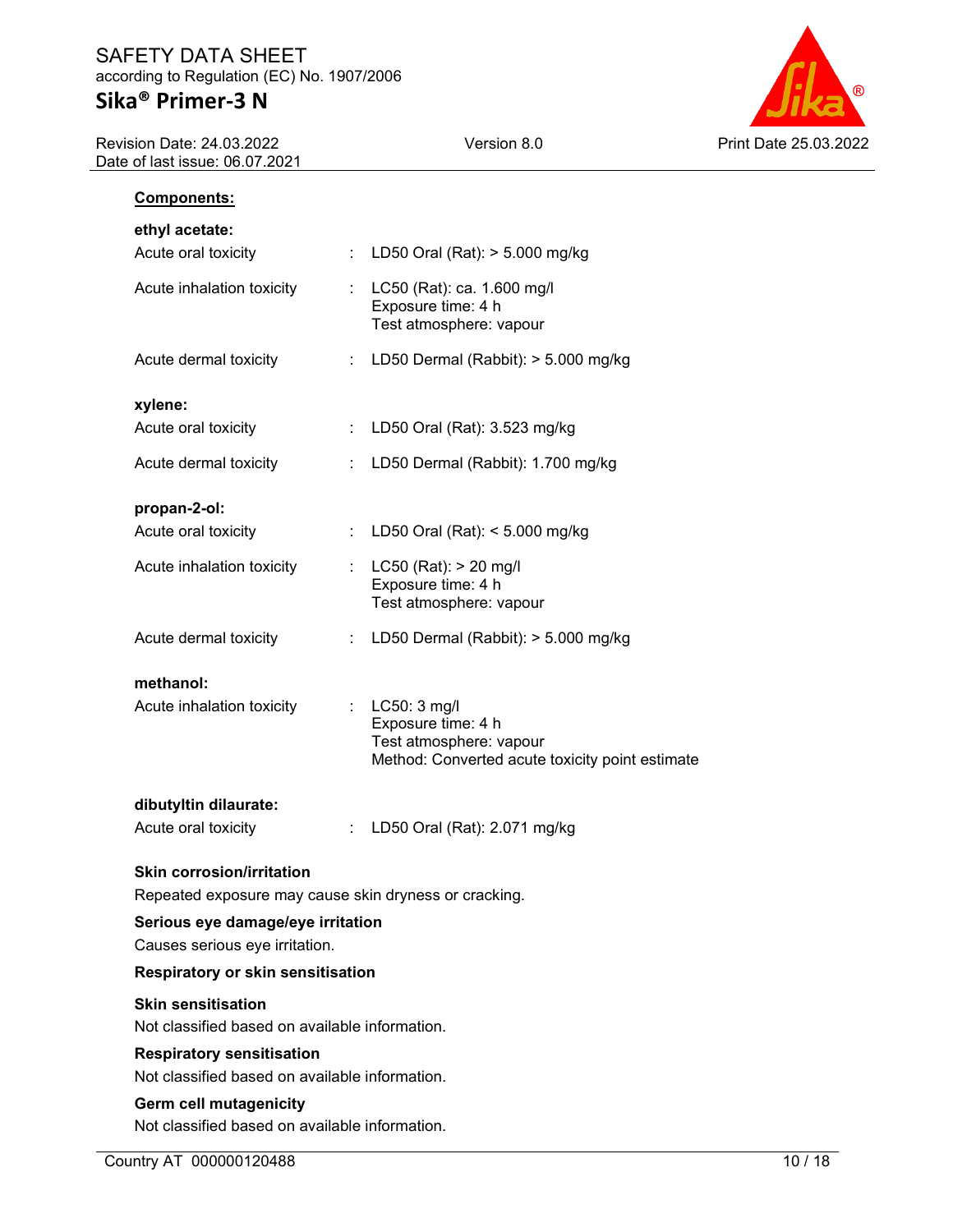### **Sika® Primer-3 N**

Revision Date: 24.03.2022 Date of last issue: 06.07.2021



### **Carcinogenicity**

Not classified based on available information.

#### **Reproductive toxicity**

Not classified based on available information.

#### **STOT - single exposure**

May cause drowsiness or dizziness.

#### **STOT - repeated exposure**

Not classified based on available information.

#### **Aspiration toxicity**

Not classified based on available information.

#### **11.2 Information on other hazards**

#### **Endocrine disrupting properties**

#### **Product:**

Assessment : The substance/mixture does not contain components considered to have endocrine disrupting properties according to REACH Article 57(f) or Commission Delegated regulation (EU) 2017/2100 or Commission Regulation (EU) 2018/605 at levels of 0.1% or higher.

### **SECTION 12: Ecological information**

### **12.1 Toxicity**

**xylene:** 

#### **Components:**

| VALCHIA'                                                                                         |                                                                                                                               |
|--------------------------------------------------------------------------------------------------|-------------------------------------------------------------------------------------------------------------------------------|
| Toxicity to algae/aquatic<br>plants                                                              | : EC50 (Pseudokirchneriella subcapitata (green algae)): 2,2<br>mq/l<br>Exposure time: 72 h<br>Method: OECD Test Guideline 201 |
| Toxicity to fish (Chronic tox- $\therefore$ NOEC: > 1,3 mg/l<br>icity)                           | Exposure time: 56 d<br>Species: Oncorhynchus mykiss (rainbow trout)                                                           |
| Toxicity to daphnia and other : NOEC: 1,17 mg/l<br>aquatic invertebrates (Chron-<br>ic toxicity) | Exposure time: 7 d<br>Species: Daphnia (water flea)                                                                           |
| propan-2-ol:                                                                                     |                                                                                                                               |
| Toxicity to fish                                                                                 | : $LC50$ (Pimephales promelas (fathead minnow)): $9.640$ mg/l<br>Exposure time: 96 h<br>Method: OECD Test Guideline 203       |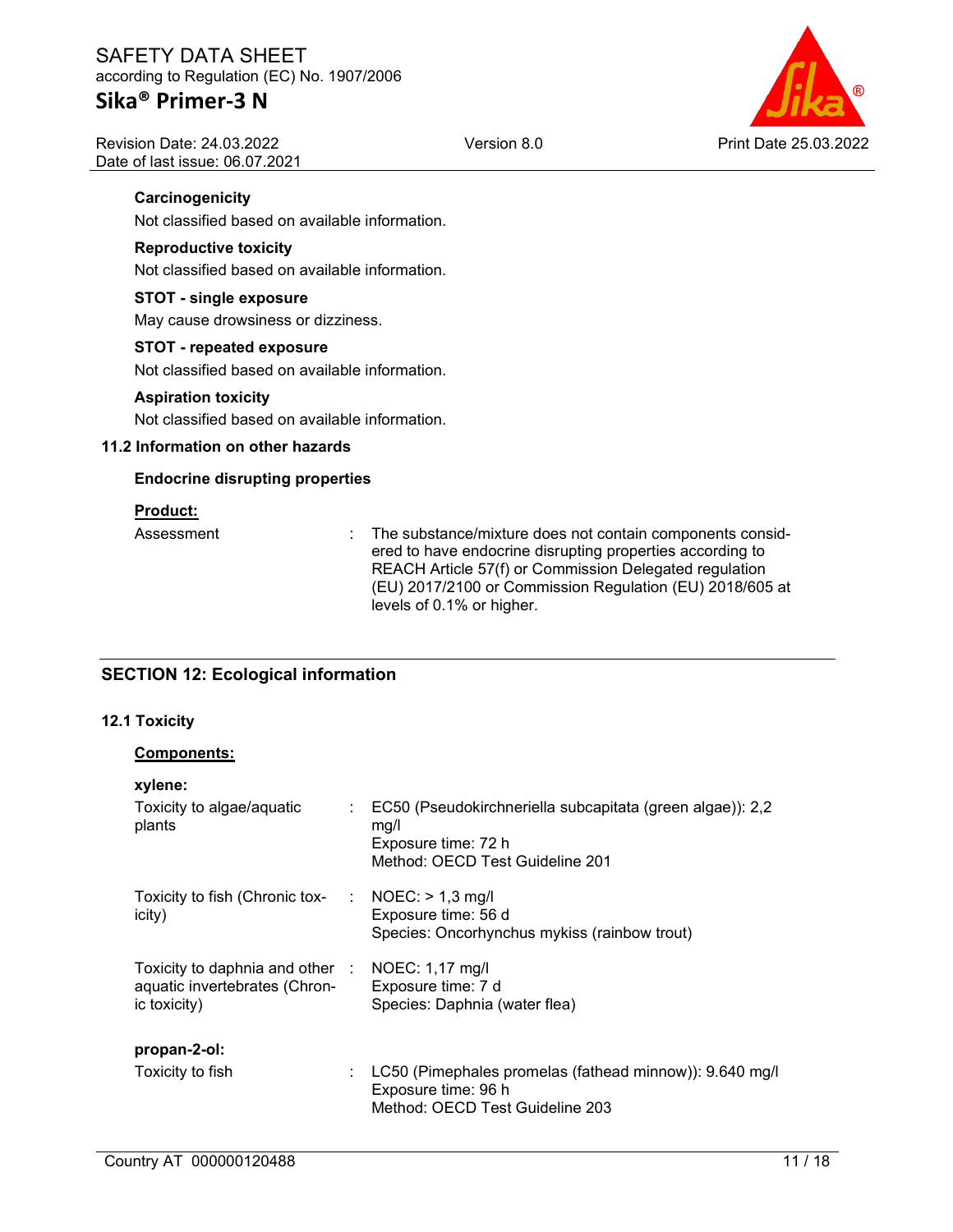

| Revision Date: 24.03.2022<br>Date of last issue: 06.07.2021 |    | Version 8.0                                                                                                                                                                                                                                                               | Print Date 25. |
|-------------------------------------------------------------|----|---------------------------------------------------------------------------------------------------------------------------------------------------------------------------------------------------------------------------------------------------------------------------|----------------|
| aquatic invertebrates                                       |    | Toxicity to daphnia and other : LC50 (Daphnia magna (Water flea)): 9.714 mg/l<br>Exposure time: 24 h<br>Method: OECD Test Guideline 202                                                                                                                                   |                |
| Toxicity to algae/aquatic<br>plants                         |    | EC50 (Scenedesmus capricornutum (fresh water algae)): ><br>100 mg/l<br>Exposure time: 72 h                                                                                                                                                                                |                |
| dibutyltin dilaurate:                                       |    |                                                                                                                                                                                                                                                                           |                |
| Toxicity to fish                                            |    | : LC50 (Fish): 3,1 mg/l<br>Exposure time: 96 h                                                                                                                                                                                                                            |                |
| aquatic invertebrates                                       |    | Toxicity to daphnia and other : EC50 (Daphnia (water flea)): 1 mg/l<br>Exposure time: 48 h                                                                                                                                                                                |                |
| Toxicity to algae/aquatic<br>plants                         | t. | EC50 (Selenastrum capricornutum (green algae)): 1 - 10 mg/l<br>Exposure time: 72 h                                                                                                                                                                                        |                |
| M-Factor (Acute aquatic tox- :<br>icity)                    |    | 1                                                                                                                                                                                                                                                                         |                |
| M-Factor (Chronic aquatic<br>toxicity)                      |    | -1                                                                                                                                                                                                                                                                        |                |
| 12.2 Persistence and degradability<br>No data available     |    |                                                                                                                                                                                                                                                                           |                |
| 12.3 Bioaccumulative potential<br>No data available         |    |                                                                                                                                                                                                                                                                           |                |
| 12.4 Mobility in soil<br>No data available                  |    |                                                                                                                                                                                                                                                                           |                |
| 12.5 Results of PBT and vPvB assessment                     |    |                                                                                                                                                                                                                                                                           |                |
| Product:<br>Assessment                                      |    | This substance/mixture contains no components considered<br>to be either persistent, bioaccumulative and toxic (PBT), or<br>very persistent and very bioaccumulative (vPvB) at levels of<br>0.1% or higher                                                                |                |
| 12.6 Endocrine disrupting properties                        |    |                                                                                                                                                                                                                                                                           |                |
| Product:<br>Assessment                                      |    | The substance/mixture does not contain components consid-<br>ered to have endocrine disrupting properties according to<br>REACH Article 57(f) or Commission Delegated regulation<br>(EU) 2017/2100 or Commission Regulation (EU) 2018/605 at<br>levels of 0.1% or higher. |                |

### **12.7 Other adverse effects**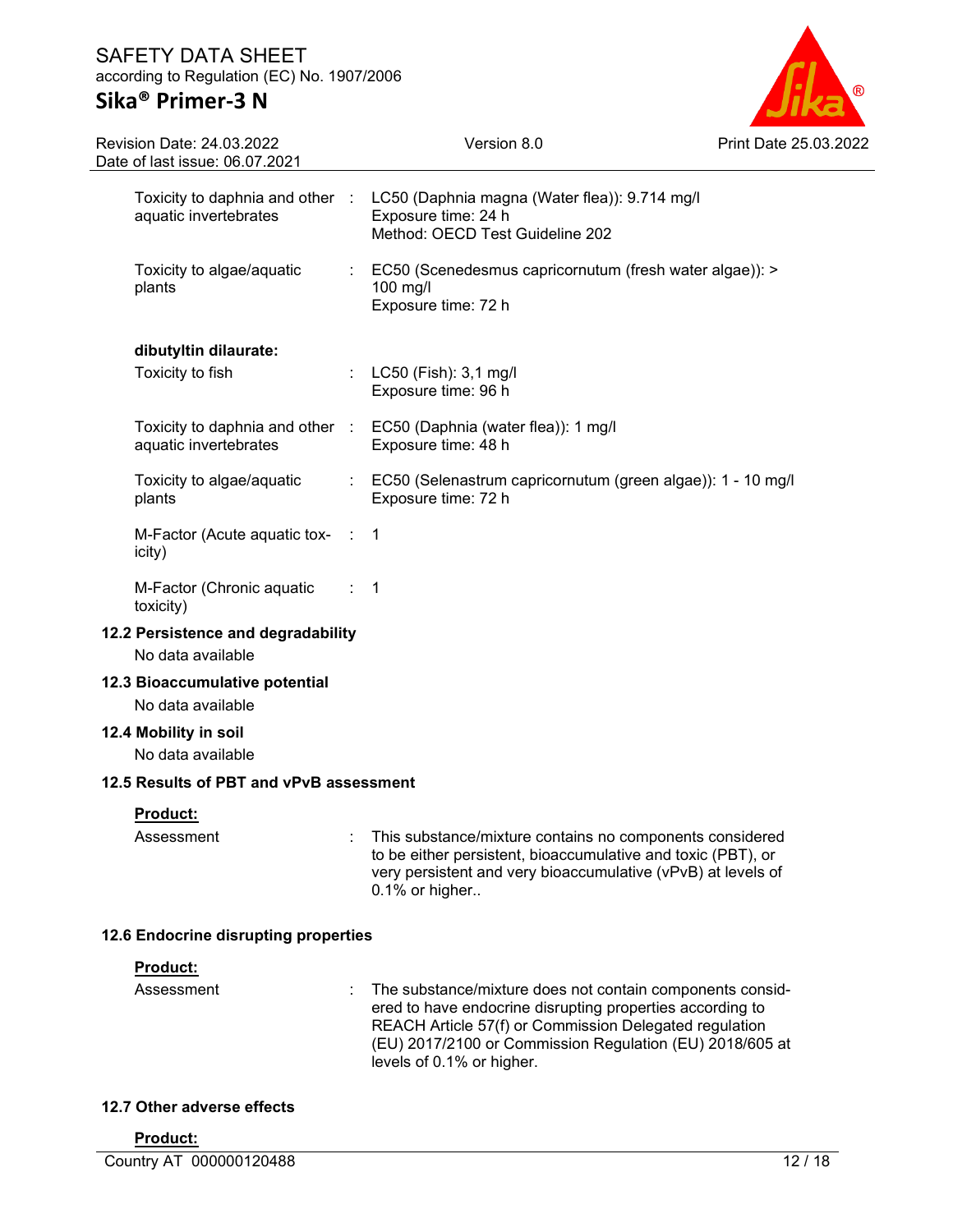# **Sika® Primer-3 N**



| <b>Revision Date: 24.03.2022</b><br>Date of last issue: 06.07.2021 | Version 8.0                                                                                                                                                           | Print Date 25.03.2022 |
|--------------------------------------------------------------------|-----------------------------------------------------------------------------------------------------------------------------------------------------------------------|-----------------------|
| Additional ecological infor-<br>mation                             | $\therefore$ An environmental hazard cannot be excluded in the event of<br>unprofessional handling or disposal.<br>Harmful to aquatic life with long lasting effects. |                       |

### **SECTION 13: Disposal considerations**

| 13.1 Waste treatment methods |   |                                                                                                                                                                                                                                                                                                                                       |
|------------------------------|---|---------------------------------------------------------------------------------------------------------------------------------------------------------------------------------------------------------------------------------------------------------------------------------------------------------------------------------------|
| Product                      | ÷ | The generation of waste should be avoided or minimized<br>wherever possible.<br>Empty containers or liners may retain some product residues.<br>This material and its container must be disposed of in a safe                                                                                                                         |
|                              |   | way.<br>Dispose of surplus and non-recyclable products via a licensed<br>waste disposal contractor.                                                                                                                                                                                                                                   |
|                              |   | Disposal of this product, solutions and any by-products should<br>at all times comply with the requirements of environmental<br>protection and waste disposal legislation and any regional<br>local authority requirements.<br>Avoid dispersal of spilled material and runoff and contact with<br>soil, waterways, drains and sewers. |
| Austria - Waste catalogue    |   | : 55370                                                                                                                                                                                                                                                                                                                               |
| Contaminated packaging       |   | Completely emptied packagings can be given for recycling.<br>Packaging containing remains of dangerous substances, as<br>well as packagings disposed of remains can be unharmed<br>eliminated in accordance with the regulations.                                                                                                     |
|                              |   | 15 01 10* packaging containing residues of or contaminated<br>by dangerous substances                                                                                                                                                                                                                                                 |

# **SECTION 14: Transport information**

| 14.1 UN number                  |     |                       |
|---------------------------------|-----|-----------------------|
| <b>ADR</b>                      |     | UN 1866               |
| <b>IMDG</b>                     |     | <b>UN 1866</b>        |
| IATA                            | × 1 | UN 1866               |
| 14.2 UN proper shipping name    |     |                       |
| <b>ADR</b>                      | ٠.  | <b>RESIN SOLUTION</b> |
| <b>IMDG</b>                     |     | <b>RESIN SOLUTION</b> |
| IATA                            |     | Resin solution        |
| 14.3 Transport hazard class(es) |     |                       |
| <b>ADR</b>                      |     | З                     |
|                                 |     |                       |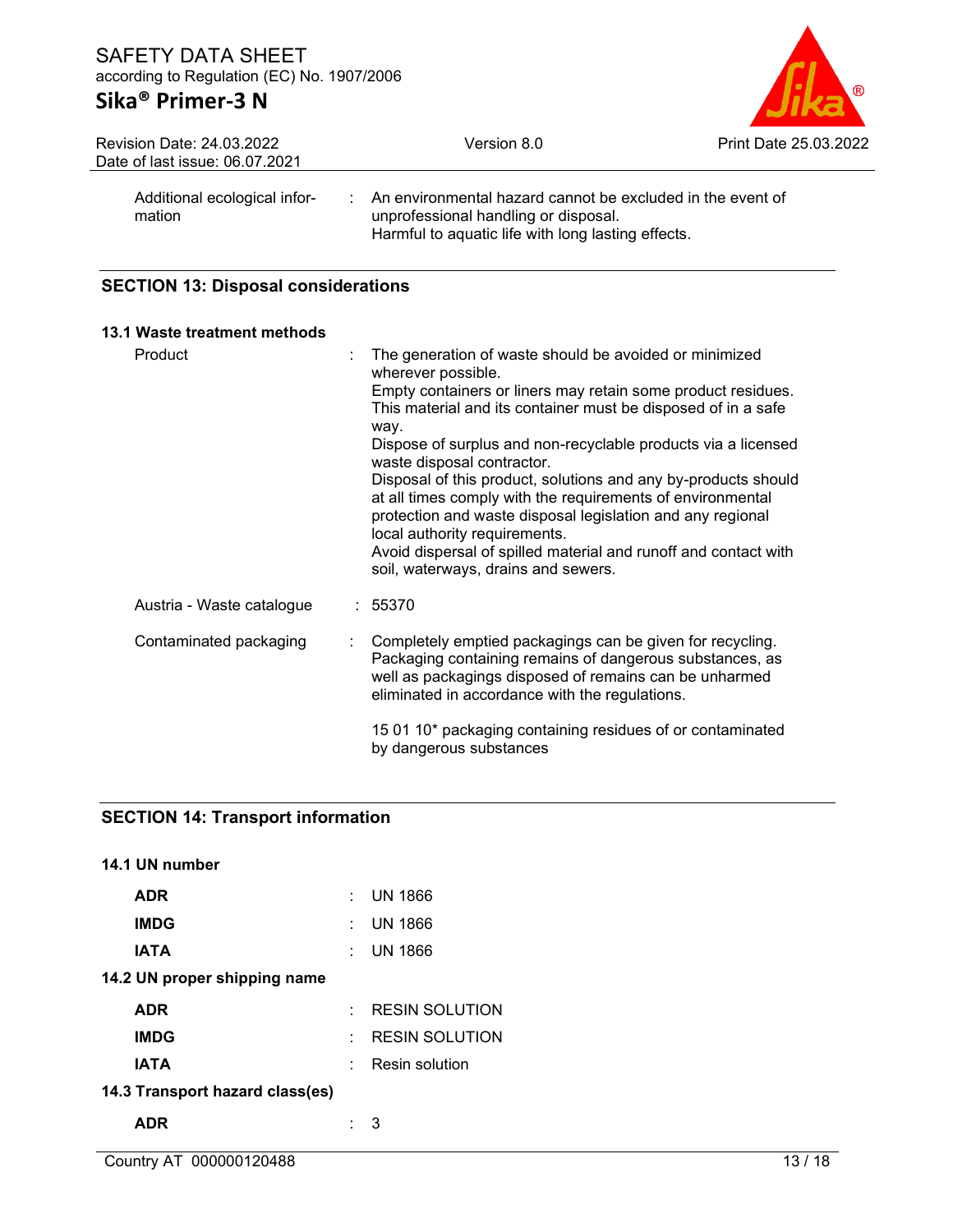# **Sika® Primer-3 N**

Revision Date: 24.03.2022 Date of last issue: 06.07.2021



| <b>IMDG</b>                                                                                                                                                           |                | 3                                                    |
|-----------------------------------------------------------------------------------------------------------------------------------------------------------------------|----------------|------------------------------------------------------|
| <b>IATA</b>                                                                                                                                                           |                | 3                                                    |
| 14.4 Packing group                                                                                                                                                    |                |                                                      |
| <b>ADR</b><br>Packing group<br><b>Classification Code</b><br><b>Hazard Identification Number</b><br>Labels<br>Tunnel restriction code<br><b>IMDG</b><br>Packing group |                | $\mathbf{H}$<br>- F1<br>: 33<br>- 3<br>(D/E)<br>- 11 |
| Labels<br>EmS Code                                                                                                                                                    | $\therefore$ 3 | : F-E, <u>S-E</u>                                    |
| <b>IATA (Cargo)</b><br>Packing instruction (cargo : 364<br>aircraft)<br>Packing instruction (LQ)<br>Packing group<br>Labels                                           |                | : Y341<br>- 11<br>Flammable Liquids                  |
| <b>IATA (Passenger)</b><br>Packing instruction (passen-<br>ger aircraft)<br>Packing instruction (LQ)<br>Packing group<br>Labels                                       | t<br>t.        | : 353<br>Y341<br>H<br><b>Flammable Liquids</b>       |
| <b>14.5 Environmental hazards</b>                                                                                                                                     |                |                                                      |

### **ADR**

| Environmentally hazardous                            | no |
|------------------------------------------------------|----|
| <b>IMDG</b><br>Marine pollutant                      | no |
| <b>IATA (Passenger)</b><br>Environmentally hazardous | no |
| <b>IATA (Cargo)</b><br>Environmentally hazardous     |    |

#### **14.6 Special precautions for user**

The transport classification(s) provided herein are for informational purposes only, and solely based upon the properties of the unpackaged material as it is described within this Safety Data Sheet. Transportation classifications may vary by mode of transportation, package sizes, and variations in regional or country regulations.

#### **14.7 Transport in bulk according to Annex II of Marpol and the IBC Code**

Not applicable for product as supplied.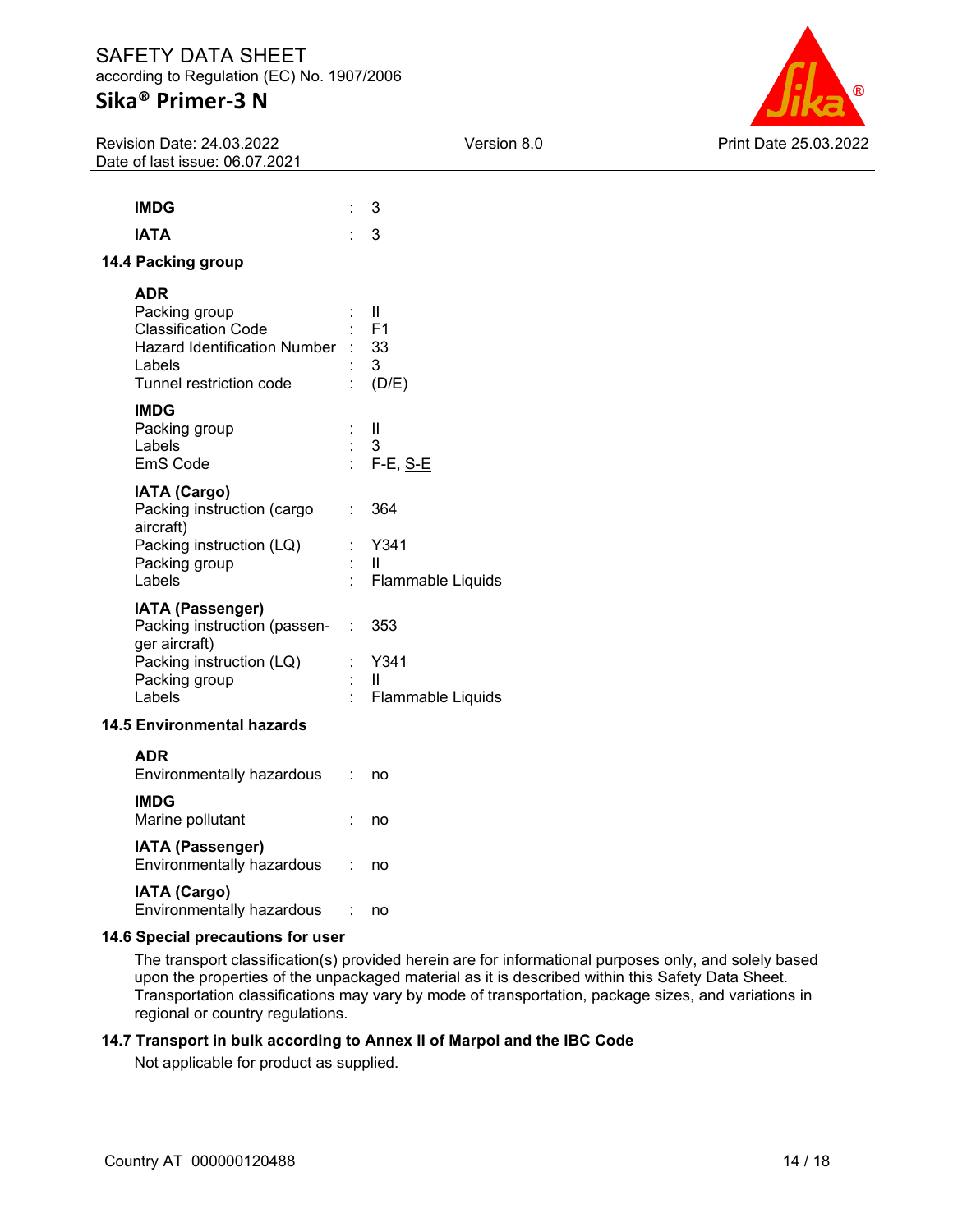Version 8.0 Print Date 25.03.2022

Revision Date: 24.03.2022 Date of last issue: 06.07.2021

### **SECTION 15: Regulatory information**

|                                                                                                                                                  |               |                                                                                                                                                                                                             |   | 15.1 Safety, health and environmental regulations/legislation specific for the substance or mixture                                                                      |
|--------------------------------------------------------------------------------------------------------------------------------------------------|---------------|-------------------------------------------------------------------------------------------------------------------------------------------------------------------------------------------------------------|---|--------------------------------------------------------------------------------------------------------------------------------------------------------------------------|
| REACH - Restrictions on the manufacture, placing on<br>the market and use of certain dangerous substances,<br>mixtures and articles (Annex XVII) |               |                                                                                                                                                                                                             |   | Conditions of restriction for the fol-<br>lowing entries should be considered:<br>Number on list 3                                                                       |
| International Chemical Weapons Convention (CWC)<br>Schedules of Toxic Chemicals and Precursors                                                   |               |                                                                                                                                                                                                             |   | Not applicable                                                                                                                                                           |
| REACH - Candidate List of Substances of Very High<br>Concern for Authorisation (Article 59).                                                     |               |                                                                                                                                                                                                             | ÷ | None of the components are listed<br>$(=>0.1\%).$                                                                                                                        |
| REACH - List of substances subject to authorisation<br>(Annex XIV)                                                                               |               |                                                                                                                                                                                                             |   | Not applicable                                                                                                                                                           |
| Regulation (EC) No 1005/2009 on substances that de-<br>plete the ozone layer                                                                     |               |                                                                                                                                                                                                             | ÷ | Not applicable                                                                                                                                                           |
| Regulation (EU) 2019/1021 on persistent organic pollu-<br>tants (recast)                                                                         |               |                                                                                                                                                                                                             | ÷ | Not applicable                                                                                                                                                           |
| Regulation (EC) No 649/2012 of the European Parlia-<br>ment and the Council concerning the export and import<br>of dangerous chemicals           |               |                                                                                                                                                                                                             |   | dibutyltin dilaurate                                                                                                                                                     |
| <b>REACH Information:</b>                                                                                                                        |               | All substances contained in our Products are<br>- registered by our upstream suppliers, and/or<br>- registered by us, and/or<br>- excluded from the regulation, and/or<br>- exempted from the registration. |   |                                                                                                                                                                          |
| Risk classification according<br>to VbF                                                                                                          | ÷             | Specially dangerous flammable liquids                                                                                                                                                                       |   | A I: Flash point less than 21 °C, at 15 °C not miscible in water                                                                                                         |
| jor-accident hazards involving dangerous substances.<br>P5c                                                                                      |               | <b>FLAMMABLE LIQUIDS</b>                                                                                                                                                                                    |   | Seveso III: Directive 2012/18/EU of the European Parliament and of the Council on the control of ma-                                                                     |
| Water hazard class (Germa-<br>ny)                                                                                                                | $\mathcal{L}$ | WGK 2 obviously hazardous to water<br>Classification according to AwSV, Annex 1 (5.2)                                                                                                                       |   |                                                                                                                                                                          |
| Volatile organic compounds                                                                                                                       |               | (VOCV)                                                                                                                                                                                                      |   | Law on the incentive tax for volatile organic compounds<br>Volatile organic compounds (VOC) content: 66,34% w/w                                                          |
|                                                                                                                                                  |               |                                                                                                                                                                                                             |   | Directive 2010/75/EU of 24 November 2010 on industrial<br>emissions (integrated pollution prevention and control)<br>Volatile organic compounds (VOC) content: 66,6% w/w |
| <b>GISCODE</b>                                                                                                                                   |               | <b>RE 60</b>                                                                                                                                                                                                |   |                                                                                                                                                                          |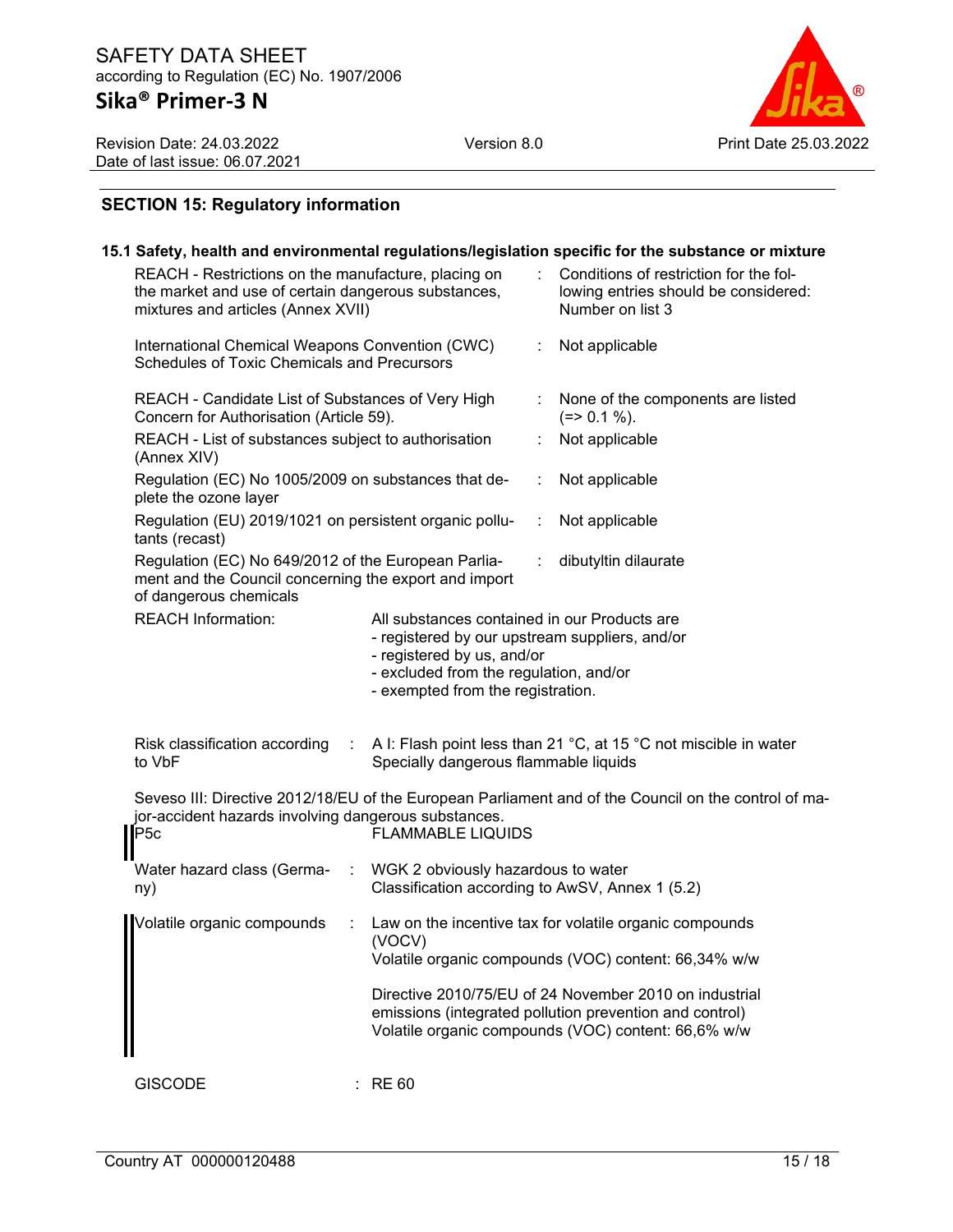# **Sika® Primer-3 N**

Revision Date: 24.03.2022 Date of last issue: 06.07.2021



#### **15.2 Chemical safety assessment**

No Chemical Safety Assessment has been carried out for this mixture by the supplier.

#### **SECTION 16: Other information**

#### **Full text of H-Statements**

| H <sub>225</sub>                        |                      | Highly flammable liquid and vapour.                                                                              |
|-----------------------------------------|----------------------|------------------------------------------------------------------------------------------------------------------|
| H <sub>226</sub>                        |                      | Flammable liquid and vapour.                                                                                     |
| H301                                    |                      | Toxic if swallowed.                                                                                              |
| H304                                    |                      | May be fatal if swallowed and enters airways.                                                                    |
| H311                                    |                      | Toxic in contact with skin.                                                                                      |
| H312                                    |                      | Harmful in contact with skin.                                                                                    |
| H315                                    |                      | Causes skin irritation.                                                                                          |
| H317                                    |                      | May cause an allergic skin reaction.                                                                             |
| H319                                    |                      | Causes serious eye irritation.                                                                                   |
| H331                                    |                      | Toxic if inhaled.                                                                                                |
| H332                                    |                      | Harmful if inhaled.                                                                                              |
| H335                                    |                      | May cause respiratory irritation.                                                                                |
| H336                                    |                      | May cause drowsiness or dizziness.                                                                               |
| H341                                    |                      | Suspected of causing genetic defects.                                                                            |
| H360FD                                  |                      | May damage fertility. May damage the unborn child.                                                               |
| H370                                    |                      | Causes damage to organs if swallowed.                                                                            |
| H370                                    |                      | Causes damage to organs.                                                                                         |
| H372                                    |                      | Causes damage to organs through prolonged or repeated                                                            |
|                                         |                      | exposure if swallowed.                                                                                           |
| H373                                    |                      | May cause damage to organs through prolonged or repeated                                                         |
|                                         |                      | exposure if inhaled.                                                                                             |
| H400                                    |                      | Very toxic to aquatic life.                                                                                      |
| H410                                    | $\ddot{\phantom{a}}$ | Very toxic to aquatic life with long lasting effects.                                                            |
| H412                                    |                      | Harmful to aquatic life with long lasting effects.                                                               |
|                                         |                      |                                                                                                                  |
| <b>Full text of other abbreviations</b> |                      |                                                                                                                  |
|                                         |                      |                                                                                                                  |
| Acute Tox.                              |                      | Acute toxicity                                                                                                   |
| Aquatic Acute                           |                      | Short-term (acute) aquatic hazard                                                                                |
| Aquatic Chronic                         |                      | Long-term (chronic) aquatic hazard                                                                               |
| Asp. Tox.                               |                      | Aspiration hazard                                                                                                |
| Eye Irrit.                              |                      | Eye irritation                                                                                                   |
| Flam. Liq.<br>Muta.                     |                      | Flammable liquids                                                                                                |
|                                         |                      | Germ cell mutagenicity                                                                                           |
| Repr.<br>Skin Irrit.                    |                      | Reproductive toxicity                                                                                            |
|                                         |                      | Skin irritation<br>Skin sensitisation                                                                            |
| Skin Sens.                              |                      |                                                                                                                  |
| <b>STOT RE</b><br>STOT SE               |                      | Specific target organ toxicity - repeated exposure                                                               |
| 2000/39/EC                              |                      | Specific target organ toxicity - single exposure                                                                 |
|                                         |                      | Europe. Commission Directive 2000/39/EC establishing a first                                                     |
| 2006/15/EC                              |                      | list of indicative occupational exposure limit values                                                            |
| 2017/164/EU                             |                      | Europe. Indicative occupational exposure limit values<br>Europe. Commission Directive 2017/164/EU establishing a |
|                                         |                      |                                                                                                                  |
| AT OEL                                  |                      | fourth list of indicative occupational exposure limit values                                                     |
| VGÜ                                     |                      | Austria. Limit values regulation - Annex I: Substance list<br>Austria. Biological limit values, VGÜ ASchG § 49 - |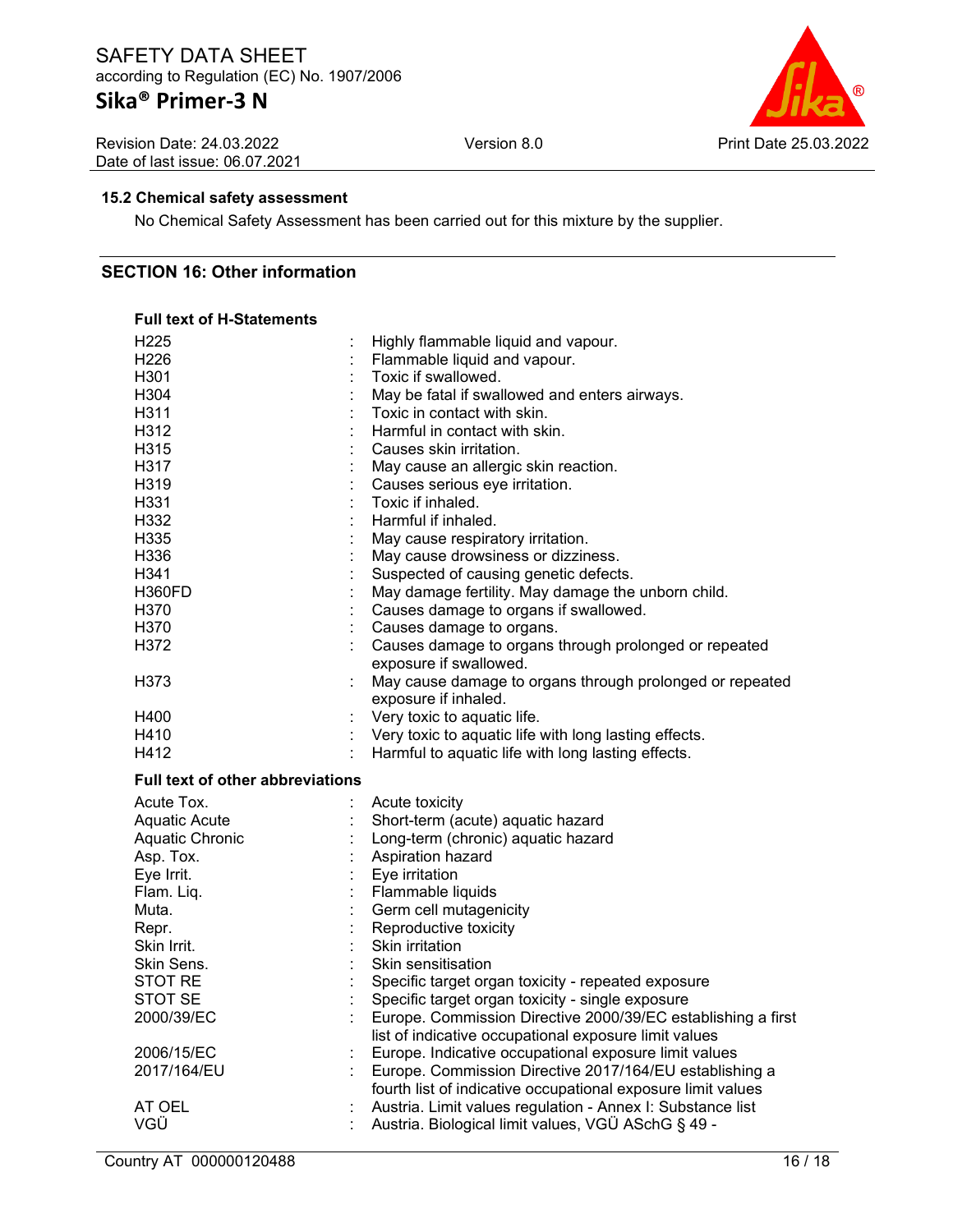# **Sika® Primer-3 N**

| ®                     |
|-----------------------|
| Print Date 25.03.2022 |

| <b>Revision Date: 24.03.2022</b> |  |  |  |  |  |
|----------------------------------|--|--|--|--|--|
| Date of last issue: 06.07.2021   |  |  |  |  |  |

| VGÜ2014            |   | Austria. Regulation on health surveillance in the workplace<br>2014                                                                          |
|--------------------|---|----------------------------------------------------------------------------------------------------------------------------------------------|
| 2000/39/EC / TWA   |   | Limit Value - eight hours                                                                                                                    |
| 2000/39/EC / STEL  |   | Short term exposure limit                                                                                                                    |
| 2006/15/EC / TWA   |   | Limit Value - eight hours                                                                                                                    |
| 2017/164/EU / STEL |   | Short term exposure limit                                                                                                                    |
| 2017/164/EU / TWA  |   | Limit Value - eight hours                                                                                                                    |
| AT OEL / MAK-TMW   |   | <b>Time Weighted Average</b>                                                                                                                 |
| AT OEL / MAK-KZW   |   | Short Term Exposure Limit                                                                                                                    |
| <b>ADR</b>         |   | European Agreement concerning the International Carriage of                                                                                  |
|                    |   | Dangerous Goods by Road                                                                                                                      |
| CAS                |   | <b>Chemical Abstracts Service</b>                                                                                                            |
| <b>DNEL</b>        |   | Derived no-effect level                                                                                                                      |
| <b>EC50</b>        |   | Half maximal effective concentration                                                                                                         |
| <b>GHS</b>         |   | <b>Globally Harmonized System</b>                                                                                                            |
| <b>IATA</b>        |   | International Air Transport Association                                                                                                      |
| <b>IMDG</b>        |   | International Maritime Code for Dangerous Goods                                                                                              |
| LD50               |   | Median lethal dosis (the amount of a material, given all at<br>once, which causes the death of 50% (one half) of a group of<br>test animals) |
| <b>LC50</b>        | ÷ | Median lethal concentration (concentrations of the chemical in<br>air that kills 50% of the test animals during the observation<br>period)   |
| <b>MARPOL</b>      |   | International Convention for the Prevention of Pollution from                                                                                |
|                    |   | Ships, 1973 as modified by the Protocol of 1978                                                                                              |
| <b>OEL</b>         |   | Occupational Exposure Limit                                                                                                                  |
| <b>PBT</b>         |   | Persistent, bioaccumulative and toxic                                                                                                        |
| <b>PNEC</b>        |   | Predicted no effect concentration                                                                                                            |
| <b>REACH</b>       |   | Regulation (EC) No 1907/2006 of the European Parliament                                                                                      |
|                    |   | and of the Council of 18 December 2006 concerning the Reg-                                                                                   |
|                    |   | istration, Evaluation, Authorisation and Restriction of Chemi-                                                                               |
|                    |   | cals (REACH), establishing a European Chemicals Agency                                                                                       |
| <b>SVHC</b>        |   | Substances of Very High Concern                                                                                                              |
| vPvB               |   | Very persistent and very bioaccumulative                                                                                                     |

| <b>Further information</b>            |                   |                                     |  |  |
|---------------------------------------|-------------------|-------------------------------------|--|--|
| <b>Classification of the mixture:</b> |                   | <b>Classification procedure:</b>    |  |  |
| Flam. Liq. 2                          | H <sub>225</sub>  | Based on product data or assessment |  |  |
| Eye Irrit. 2                          | H <sub>3</sub> 19 | Calculation method                  |  |  |
| STOT SE 3                             | H336              | Calculation method                  |  |  |
| Aquatic Chronic 3                     | H412              | Calculation method                  |  |  |

The information contained in this Safety Data Sheet corresponds to our level of knowledge at the time of publication. All warranties are excluded. Our most current General Sales Conditions shall apply. Please consult the product data sheet prior to any use and processing.

Changes as compared to previous version !